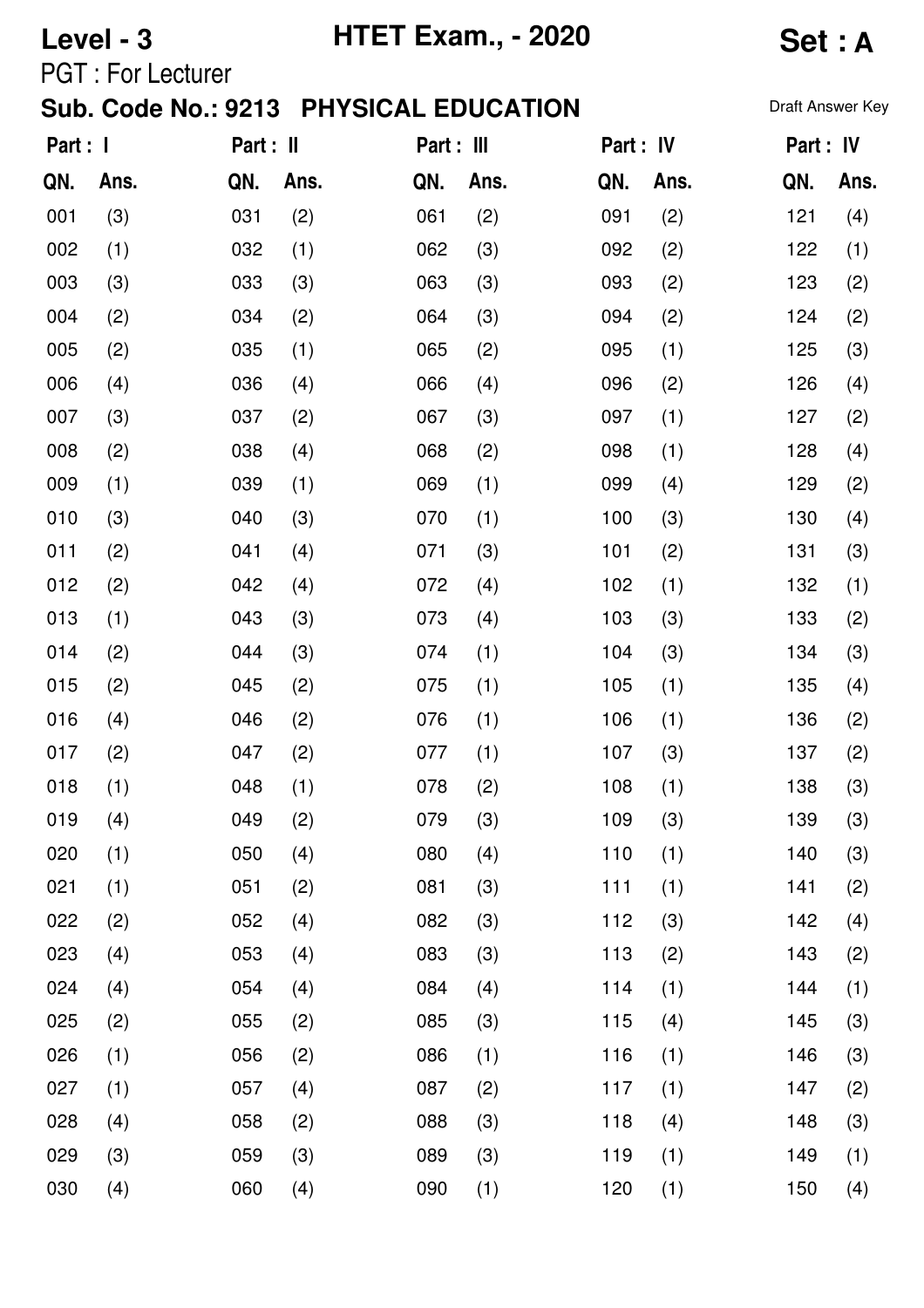|          | Level - 3                |           |      | <b>HTET Exam., - 2020</b>              | <b>Set:B</b> |           |      |                  |      |
|----------|--------------------------|-----------|------|----------------------------------------|--------------|-----------|------|------------------|------|
|          | <b>PGT: For Lecturer</b> |           |      |                                        |              |           |      |                  |      |
|          |                          |           |      | Sub. Code No.: 9213 PHYSICAL EDUCATION |              |           |      | Draft Answer Key |      |
| Part : I |                          | Part : II |      | Part : III                             |              | Part : IV |      | Part : IV        |      |
| QN.      | Ans.                     | QN.       | Ans. | QN.                                    | Ans.         | QN.       | Ans. | QN.              | Ans. |
| 001      | (4)                      | 031       | (3)  | 061                                    | (4)          | 091       | (1)  | 121              | (2)  |
| 002      | (2)                      | 032       | (2)  | 062                                    | (2)          | 092       | (1)  | 122              | (3)  |
| 003      | (4)                      | 033       | (4)  | 063                                    | (1)          | 093       | (3)  | 123              | (2)  |
| 004      | (1)                      | 034       | (4)  | 064                                    | (3)          | 094       | (2)  | 124              | (2)  |
| 005      | (4)                      | 035       | (3)  | 065                                    | (1)          | 095       | (1)  | 125              | (4)  |
| 006      | (1)                      | 036       | (4)  | 066                                    | (2)          | 096       | (3)  | 126              | (4)  |
| 007      | (1)                      | 037       | (2)  | 067                                    | (1)          | 097       | (4)  | 127              | (1)  |
| 008      | (2)                      | 038       | (1)  | 068                                    | (2)          | 098       | (1)  | 128              | (3)  |
| 009      | (4)                      | 039       | (4)  | 069                                    | (1)          | 099       | (2)  | 129              | (3)  |
| 010      | (4)                      | 040       | (3)  | 070                                    | (3)          | 100       | (1)  | 130              | (1)  |
| 011      | (4)                      | 041       | (2)  | 071                                    | (4)          | 101       | (3)  | 131              | (1)  |
| 012      | (1)                      | 042       | (1)  | 072                                    | (3)          | 102       | (4)  | 132              | (3)  |
| 013      | (3)                      | 043       | (3)  | 073                                    | (3)          | 103       | (1)  | 133              | (4)  |
| 014      | (1)                      | 044       | (1)  | 074                                    | (3)          | 104       | (2)  | 134              | (1)  |
| 015      | (4)                      | 045       | (2)  | 075                                    | (1)          | 105       | (4)  | 135              | (3)  |
| 016      | (2)                      | 046       | (4)  | 076                                    | (1)          | 106       | (2)  | 136              | (1)  |
| 017      | (3)                      | 047       | (4)  | 077                                    | (4)          | 107       | (3)  | 137              | (1)  |
| 018      | (3)                      | 048       | (2)  | 078                                    | (3)          | 108       | (2)  | 138              | (1)  |
| 019      | (3)                      | 049       | (4)  | 079                                    | (2)          | 109       | (2)  | 139              | (4)  |
| 020      | (2)                      | 050       | (3)  | 080                                    | (4)          | 110       | (1)  | 140              | (2)  |
| 021      | (2)                      | 051       | (2)  | 081                                    | (2)          | 111       | (4)  | 141              | (2)  |
| 022      | (3)                      | 052       | (2)  | 082                                    | (1)          | 112       | (1)  | 142              | (2)  |
| 023      | (1)                      | 053       | (2)  | 083                                    | (3)          | 113       | (4)  | 143              | (2)  |
| 024      | (2)                      | 054       | (1)  | 084                                    | (1)          | 114       | (3)  | 144              | (2)  |
| 025      | (1)                      | 055       | (2)  | 085                                    | (4)          | 115       | (3)  | 145              | (1)  |
| 026      | (2)                      | 056       | (4)  | 086                                    | (3)          | 116       | (3)  | 146              | (3)  |
| 027      | (2)                      | 057       | (2)  | 087                                    | (3)          | 117       | (2)  | 147              | (3)  |
| 028      | (2)                      | 058       | (4)  | 088                                    | (3)          | 118       | (3)  | 148              | (1)  |
| 029      | (2)                      | 059       | (2)  | 089                                    | (3)          | 119       | (2)  | 149              | (2)  |
| 030      | (1)                      | 060       | (4)  | 090                                    | (3)          | 120       | (4)  | 150              | (1)  |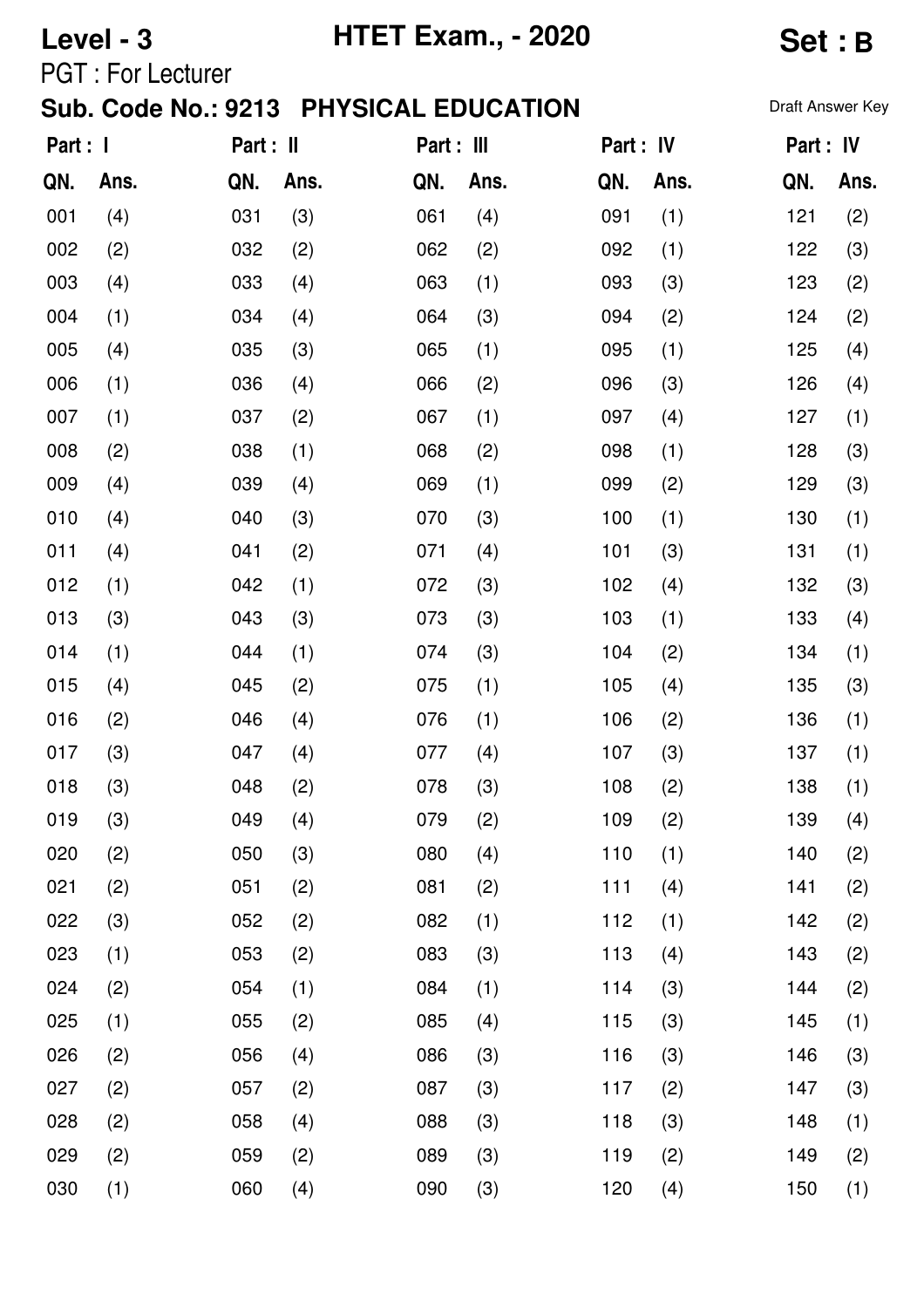|          | Level - 3                |           |      | <b>HTET Exam., - 2020</b>              | <b>Set:C</b> |           |      |                  |      |
|----------|--------------------------|-----------|------|----------------------------------------|--------------|-----------|------|------------------|------|
|          | <b>PGT: For Lecturer</b> |           |      |                                        |              |           |      |                  |      |
|          |                          |           |      | Sub. Code No.: 9213 PHYSICAL EDUCATION |              |           |      | Draft Answer Key |      |
| Part : I |                          | Part : II |      | Part : III                             |              | Part : IV |      | Part : IV        |      |
| QN.      | Ans.                     | QN.       | Ans. | QN.                                    | Ans.         | QN.       | Ans. | QN.              | Ans. |
| 001      | (1)                      | 031       | (4)  | 061                                    | (3)          | 091       | (4)  | 121              | (4)  |
| 002      | (4)                      | 032       | (4)  | 062                                    | (3)          | 092       | (2)  | 122              | (1)  |
| 003      | (2)                      | 033       | (2)  | 063                                    | (1)          | 093       | (1)  | 123              | (1)  |
| 004      | (3)                      | 034       | (3)  | 064                                    | (3)          | 094       | (1)  | 124              | (2)  |
| 005      | (1)                      | 035       | (1)  | 065                                    | (2)          | 095       | (4)  | 125              | (3)  |
| 006      | (3)                      | 036       | (2)  | 066                                    | (2)          | 096       | (4)  | 126              | (1)  |
| 007      | (1)                      | 037       | (1)  | 067                                    | (4)          | 097       | (3)  | 127              | (2)  |
| 008      | (2)                      | 038       | (1)  | 068                                    | (1)          | 098       | (3)  | 128              | (1)  |
| 009      | (2)                      | 039       | (3)  | 069                                    | (1)          | 099       | (2)  | 129              | (3)  |
| 010      | (1)                      | 040       | (2)  | 070                                    | (3)          | 100       | (3)  | 130              | (4)  |
| 011      | (3)                      | 041       | (4)  | 071                                    | (1)          | 101       | (1)  | 131              | (3)  |
| 012      | (4)                      | 042       | (3)  | 072                                    | (3)          | 102       | (2)  | 132              | (1)  |
| 013      | (3)                      | 043       | (4)  | 073                                    | (1)          | 103       | (4)  | 133              | (1)  |
| 014      | (4)                      | 044       | (2)  | 074                                    | (4)          | 104       | (3)  | 134              | (2)  |
| 015      | (2)                      | 045       | (3)  | 075                                    | (2)          | 105       | (1)  | 135              | (2)  |
| 016      | (4)                      | 046       | (4)  | 076                                    | (4)          | 106       | (3)  | 136              | (2)  |
| 017      | (2)                      | 047       | (2)  | 077                                    | (4)          | 107       | (2)  | 137              | (1)  |
| 018      | (4)                      | 048       | (1)  | 078                                    | (1)          | 108       | (1)  | 138              | (2)  |
| 019      | (2)                      | 049       | (2)  | 079                                    | (3)          | 109       | (2)  | 139              | (2)  |
| 020      | (1)                      | 050       | (2)  | 080                                    | (2)          | 110       | (2)  | 140              | (4)  |
| 021      | (1)                      | 051       | (4)  | 081                                    | (3)          | 111       | (3)  | 141              | (3)  |
| 022      | (4)                      | 052       | (2)  | 082                                    | (3)          | 112       | (2)  | 142              | (3)  |
| 023      | (2)                      | 053       | (2)  | 083                                    | (1)          | 113       | (1)  | 143              | (2)  |
| 024      | (2)                      | 054       | (2)  | 084                                    | (3)          | 114       | (1)  | 144              | (4)  |
| 025      | (3)                      | 055       | (4)  | 085                                    | (3)          | 115       | (3)  | 145              | (3)  |
| 026      | (4)                      | 056       | (4)  | 086                                    | (4)          | 116       | (3)  | 146              | (2)  |
| 027      | (2)                      | 057       | (4)  | 087                                    | (1)          | 117       | (4)  | 147              | (1)  |
| 028      | (1)                      | 058       | (2)  | 088                                    | (3)          | 118       | (2)  | 148              | (1)  |
| 029      | (1)                      | 059       | (4)  | 089                                    | (2)          | 119       | (1)  | 149              | (1)  |
| 030      | (2)                      | 060       | (3)  | 090                                    | (3)          | 120       | (4)  | 150              | (3)  |